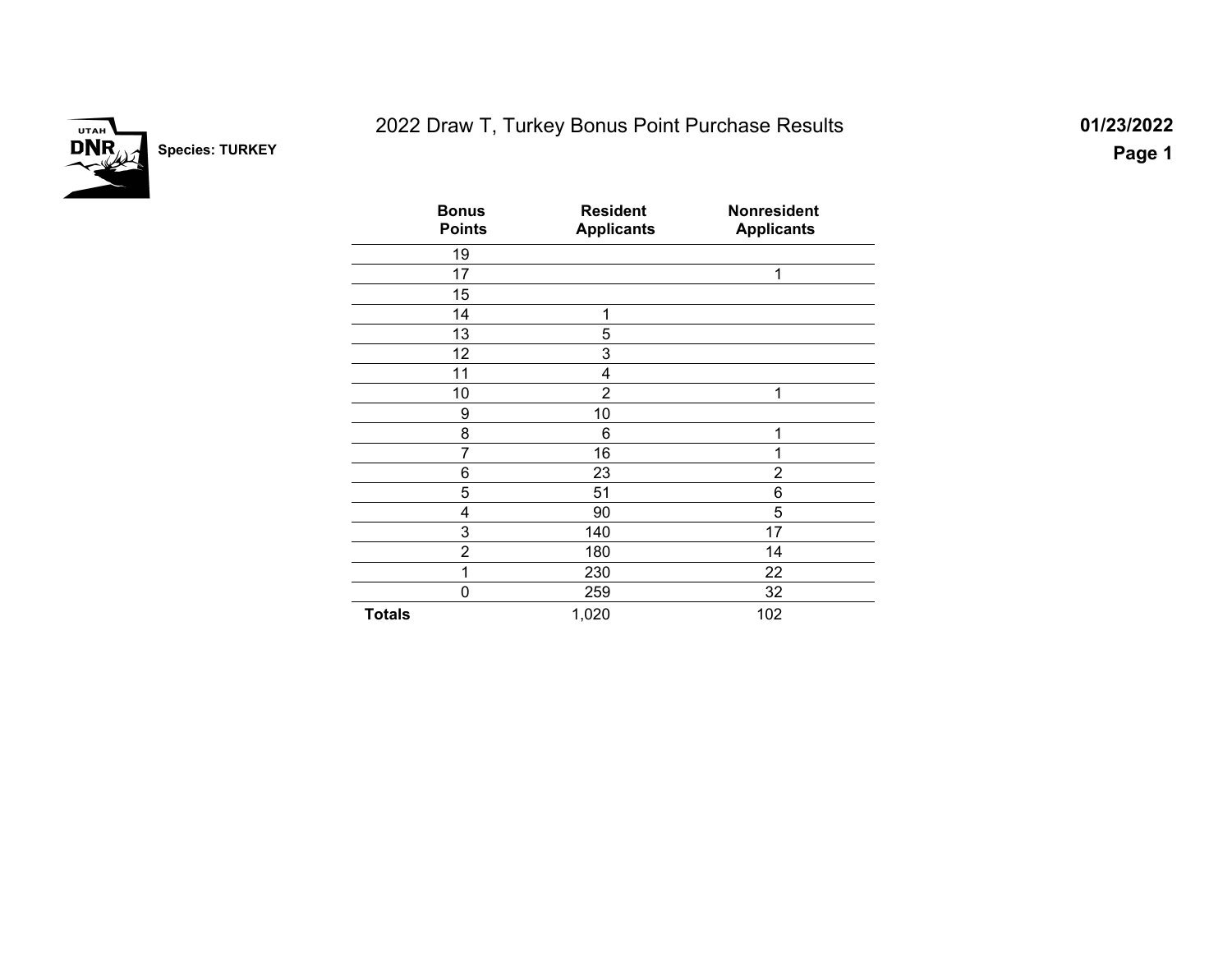

**01/23/2022 Page 1**

#### Central Region - Any Legal Weapon **Hunt:** TK1003

|                               |                                               | <b>Resident Applicants</b> |                      |                           |                         | <b>Non-Resident Applicants</b> |                                               |                           |                      |                           |                         |  |  |
|-------------------------------|-----------------------------------------------|----------------------------|----------------------|---------------------------|-------------------------|--------------------------------|-----------------------------------------------|---------------------------|----------------------|---------------------------|-------------------------|--|--|
| <b>Bonus</b><br><b>Points</b> | <b>Total</b><br>Eligible<br><b>Applicants</b> | <b>Bonus</b><br># Permits  | Regular<br># Permits | <b>Total</b><br># Permits | <b>Success</b><br>Ratio | <b>Bonus</b><br><b>Points</b>  | <b>Total</b><br>Eligible<br><b>Applicants</b> | <b>Bonus</b><br># Permits | Regular<br># Permits | <b>Total</b><br># Permits | <b>Success</b><br>Ratio |  |  |
| 19                            | $\pmb{0}$                                     | 0                          | 0                    | $\pmb{0}$                 | N/A                     | 19                             | $\pmb{0}$                                     | 0                         | $\mathbf 0$          | 0                         | N/A                     |  |  |
| 18                            | 0                                             | 0                          | $\pmb{0}$            | $\pmb{0}$                 | N/A                     | 18                             | 0                                             | $\mathbf 0$               | $\pmb{0}$            | 0                         | N/A                     |  |  |
| 17                            | 0                                             | 0                          | 0                    | $\pmb{0}$                 | N/A                     | 17                             | 0                                             | $\mathbf 0$               | $\mathbf 0$          | $\mathbf 0$               | N/A                     |  |  |
| 16                            | 0                                             | 0                          | 0                    | $\pmb{0}$                 | N/A                     | 16                             | 0                                             | $\mathbf 0$               | $\pmb{0}$            | $\pmb{0}$                 | N/A                     |  |  |
| 15                            | 0                                             | 0                          | 0                    | $\pmb{0}$                 | N/A                     | 15                             | 0                                             | 0                         | 0                    | 0                         | N/A                     |  |  |
| 14                            | 0                                             | 0                          | $\pmb{0}$            | $\pmb{0}$                 | N/A                     | 14                             | 0                                             | $\mathbf 0$               | $\mathbf 0$          | $\mathbf 0$               | N/A                     |  |  |
| 13                            | 0                                             | 0                          | 0                    | $\mathbf 0$               | N/A                     | 13                             | 0                                             | $\mathbf 0$               | $\mathbf 0$          | $\mathbf 0$               | N/A                     |  |  |
| 12                            | 0                                             | 0                          | 0                    | $\pmb{0}$                 | N/A                     | 12                             | 0                                             | $\mathbf 0$               | $\mathbf 0$          | 0                         | N/A                     |  |  |
| 11                            | 0                                             | $\pmb{0}$                  | $\pmb{0}$            | 0                         | N/A                     | 11                             | 0                                             | $\mathbf 0$               | 0                    | $\mathbf 0$               | N/A                     |  |  |
| 10                            | 0                                             | $\pmb{0}$                  | $\pmb{0}$            | 0                         | N/A                     | 10                             | 0                                             | 0                         | 0                    | 0                         | N/A                     |  |  |
| 9                             | $\pmb{0}$                                     | 0                          | $\pmb{0}$            | $\pmb{0}$                 | N/A                     | 9                              | 1                                             | 1                         | 0                    | 1                         | 1 in 1.0                |  |  |
| 8                             | $\overline{2}$                                | $\overline{2}$             | 0                    | $\overline{2}$            | 1 in 1.0                | 8                              | 0                                             | 0                         | 0                    | $\mathbf 0$               | N/A                     |  |  |
| $\overline{7}$                | $\overline{2}$                                | $\overline{c}$             | 0                    | $\overline{2}$            | 1 in 1.0                | $\overline{7}$                 | 0                                             | 0                         | 0                    | 0                         | N/A                     |  |  |
| 6                             | 83                                            | 83                         | $\pmb{0}$            | 83                        | $1$ in $1.0$            | 6                              | 0                                             | 0                         | 0                    | $\pmb{0}$                 | N/A                     |  |  |
| 5                             | 190                                           | 81                         | 14                   | 95                        | 1 in 2.0                | 5                              | 1                                             | 1                         | 0                    | 1                         | $1$ in $1.0$            |  |  |
| 4                             | 287                                           | $\pmb{0}$                  | 26                   | 26                        | 1 in 11.0               | $\overline{\mathbf{4}}$        | 5                                             | 0                         | 1                    | 1                         | 1 in 5.0                |  |  |
| 3                             | 339                                           | 0                          | 24                   | 24                        | 1 in 14.1               | 3                              | 3                                             | 0                         | 0                    | 0                         | N/A                     |  |  |
| $\overline{2}$                | 506                                           | $\pmb{0}$                  | 52                   | 52                        | 1 in 9.7                | $\overline{2}$                 | $\overline{2}$                                | 0                         | 0                    | 0                         | N/A                     |  |  |
| 1                             | 750                                           | 0                          | 30                   | 30                        | 1 in 25.0               | 1                              | 6                                             | 0                         | 1                    | 1                         | $1$ in $6.0$            |  |  |
| 0                             | 1117                                          | 0                          | 21                   | 21                        | 1 in 53.2               | 0                              | 21                                            | 0                         | 1                    | 1                         | 1 in 21.0               |  |  |
| <b>Totals</b>                 | 3276                                          | 168                        | 167                  | 335                       | 1 in 9.8                | <b>Totals</b>                  | 39                                            | 2                         | 3                    | 5                         | 1 in 7.8                |  |  |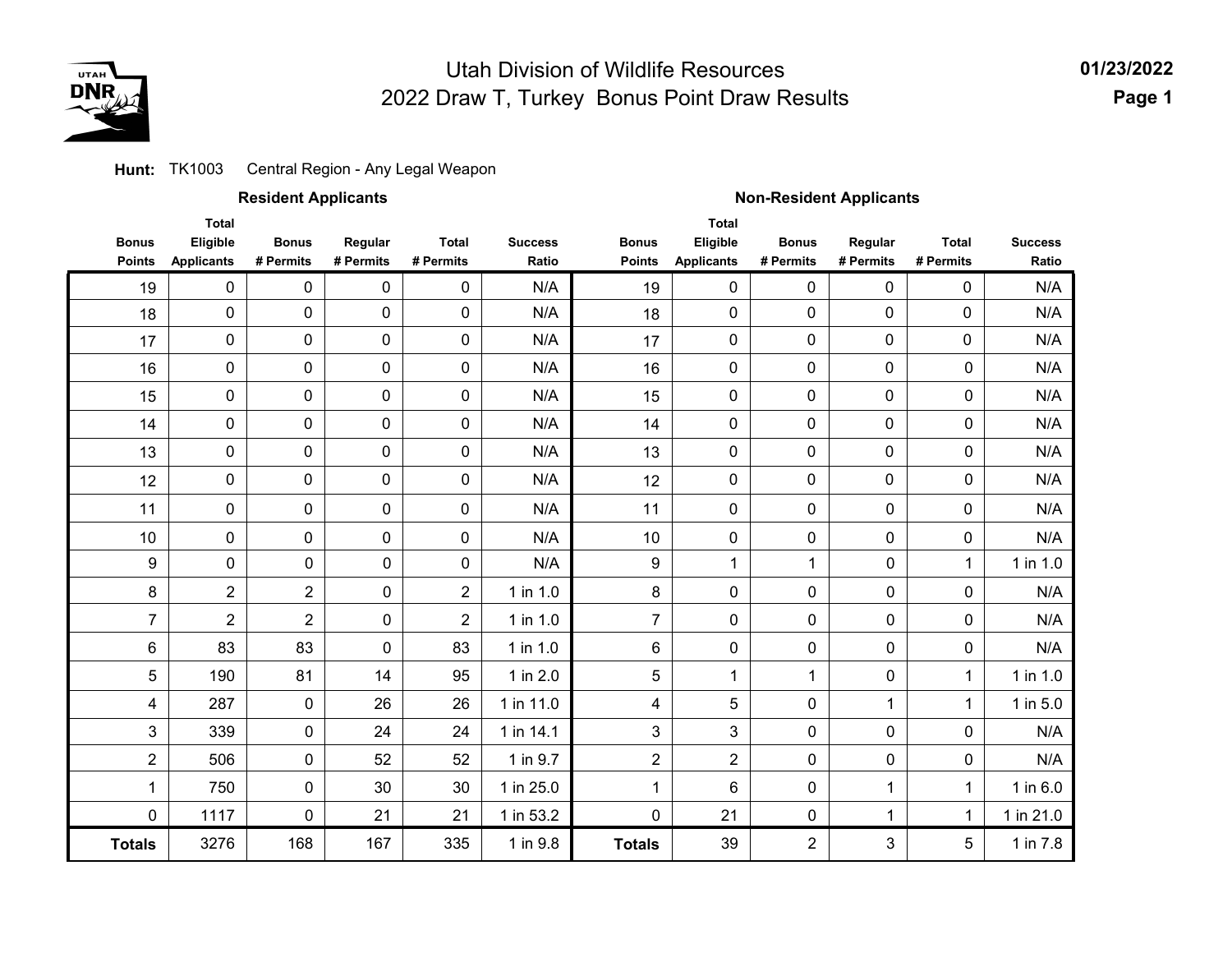

**01/23/2022Page 2**

### **Hunt:** TK1004 Northeastern Region - Any Legal Weapon

|                               |                                               | <b>Resident Applicants</b> |                      |                           |                         | <b>Non-Resident Applicants</b> |                                               |                           |                      |                           |                         |  |
|-------------------------------|-----------------------------------------------|----------------------------|----------------------|---------------------------|-------------------------|--------------------------------|-----------------------------------------------|---------------------------|----------------------|---------------------------|-------------------------|--|
| <b>Bonus</b><br><b>Points</b> | <b>Total</b><br>Eligible<br><b>Applicants</b> | <b>Bonus</b><br># Permits  | Regular<br># Permits | <b>Total</b><br># Permits | <b>Success</b><br>Ratio | <b>Bonus</b><br><b>Points</b>  | <b>Total</b><br>Eligible<br><b>Applicants</b> | <b>Bonus</b><br># Permits | Regular<br># Permits | <b>Total</b><br># Permits | <b>Success</b><br>Ratio |  |
| 19                            | $\mathbf 0$                                   | 0                          | $\pmb{0}$            | $\pmb{0}$                 | N/A                     | 19                             | $\mathbf 0$                                   | $\mathbf 0$               | $\pmb{0}$            | $\mathbf 0$               | N/A                     |  |
| 18                            | $\mathbf 0$                                   | 0                          | 0                    | 0                         | N/A                     | 18                             | 0                                             | $\mathbf 0$               | 0                    | 0                         | N/A                     |  |
| 17                            | 0                                             | 0                          | 0                    | $\pmb{0}$                 | N/A                     | 17                             | $\mathbf 0$                                   | $\pmb{0}$                 | 0                    | 0                         | N/A                     |  |
| 16                            | $\pmb{0}$                                     | 0                          | $\pmb{0}$            | 0                         | N/A                     | 16                             | $\mathsf{O}\xspace$                           | $\mathbf 0$               | 0                    | $\pmb{0}$                 | N/A                     |  |
| 15                            | $\pmb{0}$                                     | 0                          | 0                    | 0                         | N/A                     | 15                             | $\mathbf 0$                                   | $\mathbf 0$               | 0                    | 0                         | N/A                     |  |
| 14                            | 0                                             | 0                          | $\pmb{0}$            | 0                         | N/A                     | 14                             | $\mathsf{O}\xspace$                           | $\mathbf 0$               | 0                    | 0                         | N/A                     |  |
| 13                            | $\pmb{0}$                                     | $\mathbf 0$                | 0                    | 0                         | N/A                     | 13                             | 0                                             | $\mathbf 0$               | 0                    | 0                         | N/A                     |  |
| 12                            | 0                                             | 0                          | 0                    | 0                         | N/A                     | 12                             | $\mathbf 0$                                   | $\mathbf 0$               | 0                    | 0                         | N/A                     |  |
| 11                            | $\mathbf{1}$                                  | $\mathbf{1}$               | 0                    | $\mathbf{1}$              | 1 in 1.0                | 11                             | $\mathbf 0$                                   | $\mathbf 0$               | 0                    | 0                         | N/A                     |  |
| 10                            | 0                                             | 0                          | 0                    | $\pmb{0}$                 | N/A                     | 10                             | 0                                             | $\mathbf 0$               | 0                    | 0                         | N/A                     |  |
| $\boldsymbol{9}$              | $\pmb{0}$                                     | $\pmb{0}$                  | $\pmb{0}$            | $\pmb{0}$                 | N/A                     | 9                              | $\pmb{0}$                                     | 0                         | $\pmb{0}$            | $\pmb{0}$                 | N/A                     |  |
| 8                             | $\pmb{0}$                                     | $\pmb{0}$                  | $\pmb{0}$            | 0                         | N/A                     | 8                              | $\pmb{0}$                                     | 0                         | $\pmb{0}$            | 0                         | N/A                     |  |
| $\overline{7}$                | $\pmb{0}$                                     | $\pmb{0}$                  | $\pmb{0}$            | $\pmb{0}$                 | N/A                     | $\overline{7}$                 | 0                                             | 0                         | $\pmb{0}$            | 0                         | N/A                     |  |
| 6                             | $\mathbf 0$                                   | $\mathbf 0$                | $\pmb{0}$            | 0                         | N/A                     | 6                              | 0                                             | 0                         | $\mathbf 0$          | 0                         | N/A                     |  |
| 5                             | 4                                             | 4                          | $\pmb{0}$            | 4                         | 1 in 1.0                | 5                              | $\mathbf 0$                                   | 0                         | $\mathbf 0$          | $\mathbf 0$               | N/A                     |  |
| 4                             | 38                                            | 38                         | $\pmb{0}$            | 38                        | 1 in 1.0                | 4                              | $\overline{2}$                                | $\overline{2}$            | 0                    | $\overline{2}$            | 1 in 1.0                |  |
| 3                             | 114                                           | 61                         | 10                   | 71                        | 1 in 1.6                | 3                              | 4                                             | 1                         | $\mathbf 0$          | 1                         | 1 in 4.0                |  |
| $\overline{2}$                | 143                                           | 0                          | 32                   | 32                        | 1 in 4.5                | $\overline{2}$                 | 4                                             | 0                         | $\overline{2}$       | $\overline{2}$            | 1 in 2.0                |  |
| 1                             | 295                                           | $\mathbf 0$                | 41                   | 41                        | 1 in 7.2                | 1                              | $\overline{2}$                                | 0                         | $\mathbf 1$          | $\mathbf 1$               | 1 in 2.0                |  |
| 0                             | 409                                           | 0                          | 19                   | 19                        | 1 in 21.5               | 0                              | 11                                            | 0                         | 1                    | $\mathbf{1}$              | 1 in 11.0               |  |
| <b>Totals</b>                 | 1004                                          | 104                        | 102                  | 206                       | 1 in 4.9                | <b>Totals</b>                  | 23                                            | 3                         | 4                    | $\overline{7}$            | $1$ in $3.3$            |  |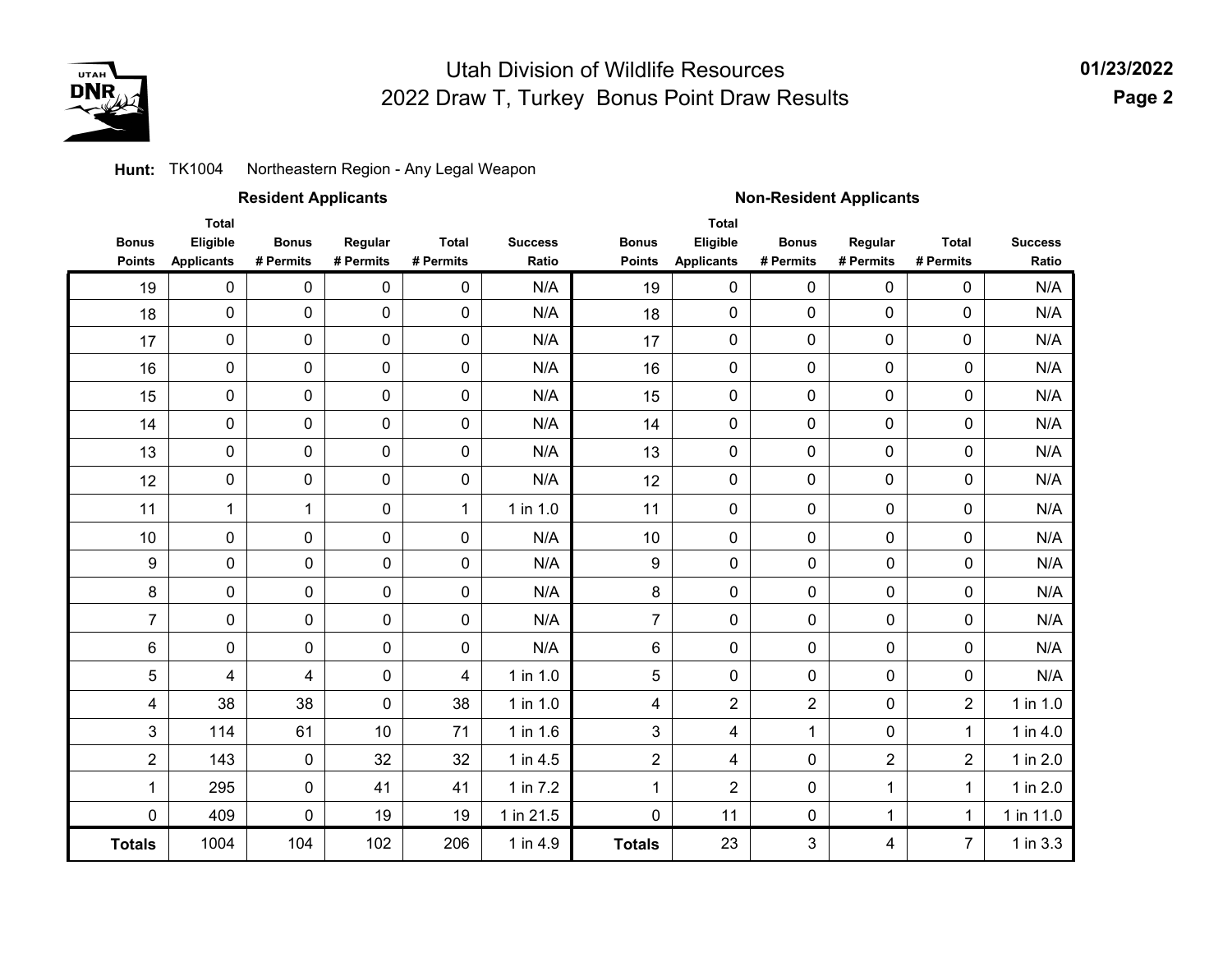

**01/23/2022 Page 3**

### **Hunt:** TK1005 Northern Region - Any Legal Weapon

| <b>Resident Applicants</b> |  |
|----------------------------|--|
|----------------------------|--|

### **Resident Applicants Non-Resident Applicants**

|                | <b>Total</b>      |                |                |                |                |                  | <b>Total</b>      |              |                |                |                |
|----------------|-------------------|----------------|----------------|----------------|----------------|------------------|-------------------|--------------|----------------|----------------|----------------|
| <b>Bonus</b>   | Eligible          | <b>Bonus</b>   | Regular        | <b>Total</b>   | <b>Success</b> | <b>Bonus</b>     | Eligible          | <b>Bonus</b> | Regular        | <b>Total</b>   | <b>Success</b> |
| <b>Points</b>  | <b>Applicants</b> | # Permits      | # Permits      | # Permits      | Ratio          | <b>Points</b>    | <b>Applicants</b> | # Permits    | # Permits      | # Permits      | Ratio          |
| 19             | $\pmb{0}$         | $\mathbf 0$    | $\mathbf 0$    | 0              | N/A            | 19               | 0                 | 0            | 0              | 0              | N/A            |
| 18             | $\pmb{0}$         | 0              | $\pmb{0}$      | 0              | N/A            | 18               | 0                 | 0            | 0              | 0              | N/A            |
| 17             | $\pmb{0}$         | 0              | 0              | $\mathbf 0$    | N/A            | 17               | 0                 | 0            | 0              | 0              | N/A            |
| 16             | $\mathbf 0$       | 0              | $\overline{0}$ | 0              | N/A            | 16               | 0                 | 0            | 0              | $\mathbf 0$    | N/A            |
| 15             | $\pmb{0}$         | $\mathbf 0$    | $\mathbf 0$    | $\pmb{0}$      | N/A            | 15               | 0                 | 0            | 0              | $\mathbf 0$    | N/A            |
| 14             | $\pmb{0}$         | $\mathbf 0$    | 0              | $\mathbf 0$    | N/A            | 14               | 0                 | 0            | 0              | $\mathbf 0$    | N/A            |
| 13             | $\mathbf 0$       | 0              | 0              | 0              | N/A            | 13               | 0                 | 0            | 0              | $\mathbf 0$    | N/A            |
| 12             | $\pmb{0}$         | 0              | 0              | $\mathbf 0$    | N/A            | 12               | $\pmb{0}$         | 0            | 0              | $\mathbf 0$    | N/A            |
| 11             | $\pmb{0}$         | 0              | $\mathbf 0$    | $\mathbf 0$    | N/A            | 11               | $\mathbf 0$       | 0            | $\pmb{0}$      | 0              | N/A            |
| 10             | $\pmb{0}$         | 0              | $\mathbf 0$    | $\mathbf 0$    | N/A            | 10               | 0                 | 0            | 0              | 0              | N/A            |
| 9              | 0                 | $\mathbf 0$    | $\mathbf 0$    | $\mathbf 0$    | N/A            | $\boldsymbol{9}$ | 0                 | $\mathbf 0$  | $\mathbf 0$    | $\mathbf 0$    | N/A            |
| 8              | 0                 | $\mathbf 0$    | 0              | 0              | N/A            | 8                | 0                 | 0            | $\mathbf 0$    | $\mathbf 0$    | N/A            |
| $\overline{7}$ | $\mathbf{1}$      | $\mathbf 1$    | $\mathbf 0$    | 1              | 1 in 1.0       | $\overline{7}$   | 0                 | 0            | $\mathbf 0$    | $\mathbf 0$    | N/A            |
| 6              | $\overline{2}$    | $\overline{2}$ | $\mathbf 0$    | $\overline{2}$ | 1 in 1.0       | 6                | 0                 | $\mathbf 0$  | $\mathbf 0$    | $\mathbf 0$    | N/A            |
| 5              | 13                | 13             | $\mathbf 0$    | 13             | 1 in 1.0       | 5                | 0                 | $\pmb{0}$    | $\mathbf 0$    | $\mathbf 0$    | N/A            |
| 4              | 76                | 76             | $\mathbf 0$    | 76             | 1 in 1.0       | 4                | 1                 | $\mathbf{1}$ | $\mathbf 0$    | $\mathbf{1}$   | 1 in 1.0       |
| 3              | 212               | 78             | 25             | 103            | 1 in $2.1$     | 3                | $\mathbf{1}$      | $\mathbf 0$  | $\mathbf 0$    | $\mathbf 0$    | N/A            |
| $\overline{2}$ | 272               | $\mathbf 0$    | 41             | 41             | $1$ in $6.6$   | $\overline{2}$   | $\mathbf{1}$      | $\mathbf 0$  | $\mathbf 0$    | $\mathbf 0$    | N/A            |
| $\mathbf{1}$   | 458               | $\mathbf 0$    | 47             | 47             | 1 in 9.7       | $\mathbf 1$      | 6                 | $\mathbf 0$  | $\mathbf 1$    | $\mathbf{1}$   | 1 in 6.0       |
| $\mathbf 0$    | 815               | $\mathbf 0$    | 55             | 55             | 1 in 14.8      | $\mathbf 0$      | 19                | $\mathbf 0$  | $\overline{2}$ | $\overline{2}$ | 1 in 9.5       |
| <b>Totals</b>  | 1849              | 170            | 168            | 338            | 1 in 5.5       | <b>Totals</b>    | 28                | $\mathbf 1$  | 3              | $\overline{4}$ | 1 in 7.0       |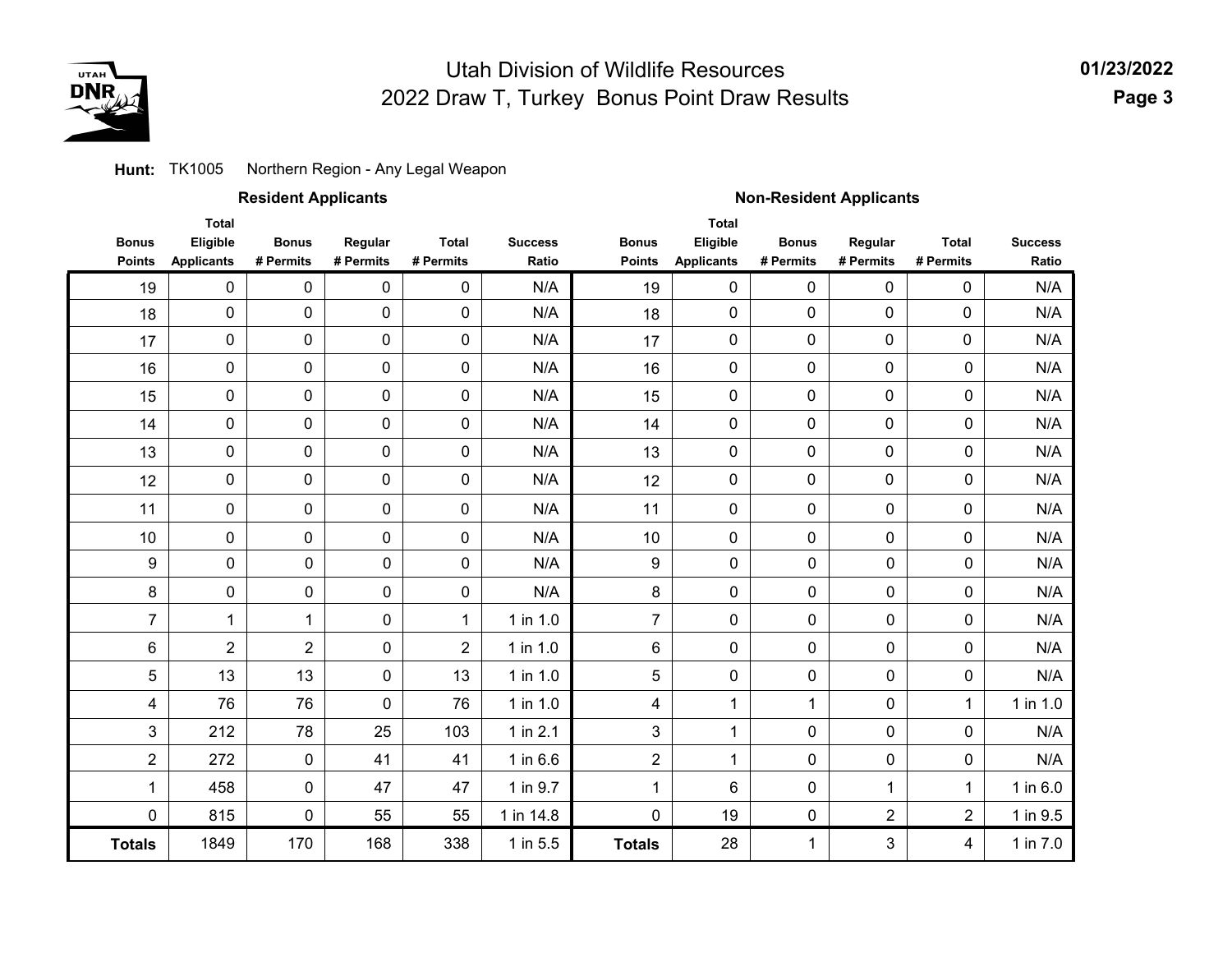

#### Southeastern Region - Any Legal Weapon **Hunt:** TK1006

|                               |                                               | <b>Resident Applicants</b> |                      |                           |                         | <b>Non-Resident Applicants</b> |                                               |                           |                      |                           |                         |  |
|-------------------------------|-----------------------------------------------|----------------------------|----------------------|---------------------------|-------------------------|--------------------------------|-----------------------------------------------|---------------------------|----------------------|---------------------------|-------------------------|--|
| <b>Bonus</b><br><b>Points</b> | <b>Total</b><br>Eligible<br><b>Applicants</b> | <b>Bonus</b><br># Permits  | Regular<br># Permits | <b>Total</b><br># Permits | <b>Success</b><br>Ratio | <b>Bonus</b><br><b>Points</b>  | <b>Total</b><br>Eligible<br><b>Applicants</b> | <b>Bonus</b><br># Permits | Regular<br># Permits | <b>Total</b><br># Permits | <b>Success</b><br>Ratio |  |
| 19                            | 0                                             | $\pmb{0}$                  | $\pmb{0}$            | $\pmb{0}$                 | N/A                     | 19                             | $\pmb{0}$                                     | $\pmb{0}$                 | $\pmb{0}$            | 0                         | N/A                     |  |
| 18                            | 0                                             | $\pmb{0}$                  | $\pmb{0}$            | $\pmb{0}$                 | N/A                     | 18                             | $\pmb{0}$                                     | 0                         | $\mathbf 0$          | 0                         | N/A                     |  |
| 17                            | 0                                             | $\pmb{0}$                  | $\mathbf 0$          | $\mathbf 0$               | N/A                     | 17                             | 0                                             | 0                         | $\mathbf 0$          | 0                         | N/A                     |  |
| 16                            | 0                                             | $\pmb{0}$                  | $\pmb{0}$            | $\pmb{0}$                 | N/A                     | 16                             | 0                                             | 0                         | $\pmb{0}$            | 0                         | N/A                     |  |
| 15                            | 0                                             | $\pmb{0}$                  | $\pmb{0}$            | $\pmb{0}$                 | N/A                     | 15                             | $\pmb{0}$                                     | 0                         | $\pmb{0}$            | 0                         | N/A                     |  |
| 14                            | 0                                             | $\pmb{0}$                  | $\mathbf 0$          | $\mathbf 0$               | N/A                     | 14                             | $\pmb{0}$                                     | 0                         | $\mathbf 0$          | 0                         | N/A                     |  |
| 13                            | 0                                             | 0                          | $\pmb{0}$            | $\pmb{0}$                 | N/A                     | 13                             | 0                                             | 0                         | $\mathbf 0$          | 0                         | N/A                     |  |
| 12                            | 0                                             | $\pmb{0}$                  | $\pmb{0}$            | $\pmb{0}$                 | N/A                     | 12                             | $\pmb{0}$                                     | 0                         | $\pmb{0}$            | 0                         | N/A                     |  |
| 11                            | 0                                             | $\pmb{0}$                  | $\pmb{0}$            | $\pmb{0}$                 | N/A                     | 11                             | $\pmb{0}$                                     | 0                         | 0                    | $\pmb{0}$                 | N/A                     |  |
| 10                            | 0                                             | $\pmb{0}$                  | $\pmb{0}$            | $\pmb{0}$                 | N/A                     | 10                             | 0                                             | 0                         | $\pmb{0}$            | $\mathbf 0$               | N/A                     |  |
| 9                             | 0                                             | 0                          | 0                    | $\pmb{0}$                 | N/A                     | $\boldsymbol{9}$               | $\pmb{0}$                                     | $\pmb{0}$                 | 0                    | 0                         | N/A                     |  |
| 8                             | 0                                             | 0                          | 0                    | $\mathbf 0$               | N/A                     | 8                              | $\pmb{0}$                                     | 0                         | 0                    | 0                         | N/A                     |  |
| $\overline{7}$                | $\mathbf{1}$                                  | $\mathbf{1}$               | 0                    | $\mathbf{1}$              | 1 in 1.0                | $\overline{7}$                 | 0                                             | 0                         | 0                    | 0                         | N/A                     |  |
| 6                             | 1                                             | 1                          | 0                    | 1                         | $1$ in $1.0$            | 6                              | $\overline{2}$                                | $\overline{2}$            | 0                    | $\overline{2}$            | 1 in 1.0                |  |
| $\sqrt{5}$                    | 16                                            | 16                         | $\mathsf{O}\xspace$  | 16                        | 1 in 1.0                | 5                              | $\pmb{0}$                                     | $\pmb{0}$                 | $\pmb{0}$            | 0                         | N/A                     |  |
| 4                             | 15                                            | 15                         | $\mathbf 0$          | 15                        | 1 in 1.0                | 4                              | $\overline{2}$                                | $\overline{2}$            | 0                    | $\overline{2}$            | 1 in 1.0                |  |
| $\mathfrak{S}$                | 119                                           | 45                         | 14                   | 59                        | 1 in 2.0                | 3                              | $\overline{7}$                                | 3                         | 0                    | 3                         | 1 in 2.3                |  |
| $\overline{2}$                | 179                                           | $\pmb{0}$                  | 18                   | 18                        | 1 in 9.9                | $\overline{2}$                 | 6                                             | $\pmb{0}$                 | $\pmb{0}$            | 0                         | N/A                     |  |
| $\mathbf 1$                   | 288                                           | 0                          | 24                   | 24                        | 1 in 12.0               | 1                              | 5                                             | 0                         | 0                    | 0                         | N/A                     |  |
| 0                             | 428                                           | 0                          | 26                   | 26                        | 1 in 16.5               | $\mathbf 0$                    | 31                                            | 0                         | 3                    | 3                         | 1 in 10.3               |  |
| <b>Totals</b>                 | 1047                                          | 78                         | 82                   | 160                       | 1 in 6.5                | <b>Totals</b>                  | 53                                            | $\overline{7}$            | 3                    | 10                        | 1 in $5.3$              |  |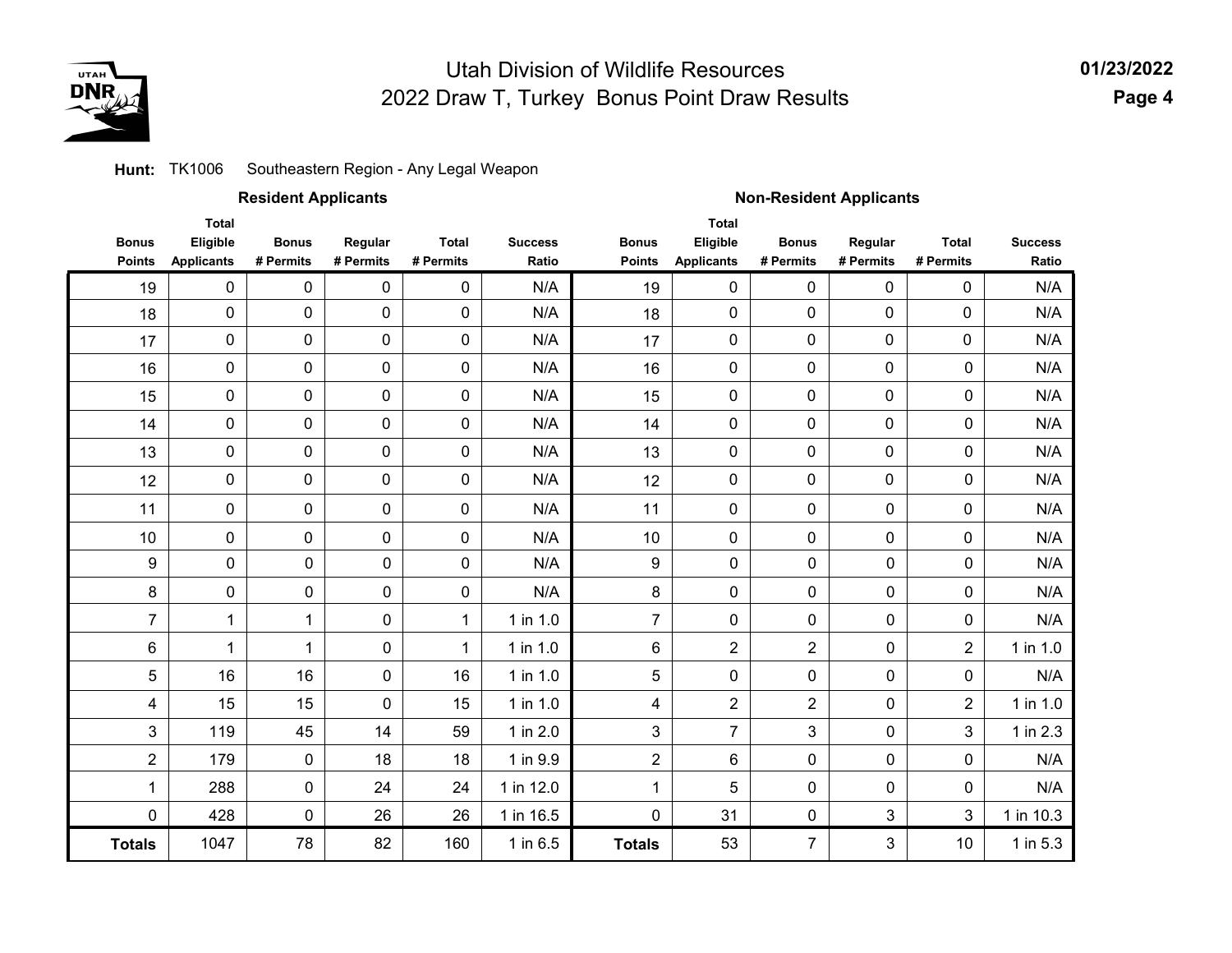

### **Hunt:** TK1007 Southern Region - Any Legal Weapon

### **Resident Applicants Non-Resident Applicants**

|                               | <b>Total</b>                  |                           |                      |                           |                         |                               | <b>Total</b>                  |                           |                      |                           |                         |
|-------------------------------|-------------------------------|---------------------------|----------------------|---------------------------|-------------------------|-------------------------------|-------------------------------|---------------------------|----------------------|---------------------------|-------------------------|
| <b>Bonus</b><br><b>Points</b> | Eligible<br><b>Applicants</b> | <b>Bonus</b><br># Permits | Regular<br># Permits | <b>Total</b><br># Permits | <b>Success</b><br>Ratio | <b>Bonus</b><br><b>Points</b> | Eligible<br><b>Applicants</b> | <b>Bonus</b><br># Permits | Regular<br># Permits | <b>Total</b><br># Permits | <b>Success</b><br>Ratio |
|                               |                               |                           |                      |                           |                         |                               |                               |                           |                      |                           |                         |
| 19                            | 0                             | 0                         | 0                    | 0                         | N/A                     | 19                            | 0                             | 0                         | 0                    | 0                         | N/A                     |
| 18                            | $\pmb{0}$                     | 0                         | $\pmb{0}$            | 0                         | N/A                     | 18                            | $\pmb{0}$                     | $\pmb{0}$                 | 0                    | $\pmb{0}$                 | N/A                     |
| 17                            | $\pmb{0}$                     | 0                         | 0                    | 0                         | N/A                     | 17                            | 0                             | 0                         | 0                    | 0                         | N/A                     |
| 16                            | $\mathbf 0$                   | 0                         | 0                    | 0                         | N/A                     | 16                            | 0                             | 0                         | 0                    | $\mathbf 0$               | N/A                     |
| 15                            | $\mathbf 0$                   | 0                         | $\overline{0}$       | 0                         | N/A                     | 15                            | $\mathbf 0$                   | 0                         | 0                    | 0                         | N/A                     |
| 14                            | $\pmb{0}$                     | 0                         | 0                    | 0                         | N/A                     | 14                            | $\mathbf 0$                   | 0                         | 0                    | $\mathbf 0$               | N/A                     |
| 13                            | $\pmb{0}$                     | 0                         | 0                    | 0                         | N/A                     | 13                            | 0                             | $\mathbf 0$               | 0                    | $\mathbf 0$               | N/A                     |
| 12                            | $\mathbf 0$                   | 0                         | 0                    | 0                         | N/A                     | 12                            | 0                             | 0                         | 0                    | $\mathbf 0$               | N/A                     |
| 11                            | $\pmb{0}$                     | $\mathbf 0$               | $\mathbf 0$          | $\mathbf 0$               | N/A                     | 11                            | $\mathbf 0$                   | 0                         | $\mathbf 0$          | 0                         | N/A                     |
| 10                            | $\overline{2}$                | $\overline{2}$            | $\mathbf 0$          | $\overline{2}$            | 1 in 1.0                | 10                            | $\mathbf{1}$                  | $\mathbf{1}$              | $\mathbf 0$          | 1                         | 1 in 1.0                |
| $\boldsymbol{9}$              | 0                             | 0                         | $\mathbf 0$          | 0                         | N/A                     | 9                             | 0                             | 0                         | 0                    | $\mathbf 0$               | N/A                     |
| 8                             | $\mathbf 0$                   | 0                         | 0                    | 0                         | N/A                     | 8                             | 0                             | $\mathbf 0$               | 0                    | 0                         | N/A                     |
| $\overline{7}$                | 1                             | 1                         | $\mathbf 0$          | $\mathbf 1$               | $1$ in $1.0$            | $\overline{7}$                | 0                             | $\mathbf 0$               | 0                    | 0                         | N/A                     |
| 6                             | $\,6$                         | 6                         | $\mathbf 0$          | $6\phantom{1}$            | $1$ in $1.0$            | 6                             | 0                             | $\mathbf 0$               | 0                    | $\pmb{0}$                 | N/A                     |
| 5                             | 16                            | 16                        | $\mathbf 0$          | 16                        | 1 in 1.0                | 5                             | $\mathbf 1$                   | 1                         | 0                    | $\mathbf 1$               | 1 in 1.0                |
| 4                             | 32                            | 32                        | $\mathbf 0$          | 32                        | 1 in 1.0                | 4                             | $\overline{7}$                | $\overline{7}$            | 0                    | $\overline{7}$            | 1 in 1.0                |
| 3                             | 173                           | 173                       | $\mathbf 0$          | 173                       | 1 in 1.0                | 3                             | 9                             | 9                         | 0                    | 9                         | 1 in 1.0                |
| $\overline{2}$                | 686                           | 46                        | 76                   | 122                       | 1 in 5.6                | $\overline{c}$                | 48                            | 4                         | 4                    | 8                         | $1$ in $6.0$            |
| $\mathbf{1}$                  | 1043                          | 0                         | 105                  | 105                       | 1 in 9.9                | $\mathbf 1$                   | 72                            | 0                         | 6                    | 6                         | 1 in 12.0               |
| $\mathbf 0$                   | 1725                          | $\overline{0}$            | 87                   | 87                        | 1 in 19.8               | $\mathbf 0$                   | 146                           | $\mathbf 0$               | 19                   | 19                        | 1 in 7.7                |
| <b>Totals</b>                 | 3684                          | 276                       | 268                  | 544                       | 1 in 6.8                | <b>Totals</b>                 | 284                           | 22                        | 29                   | 51                        | 1 in 5.6                |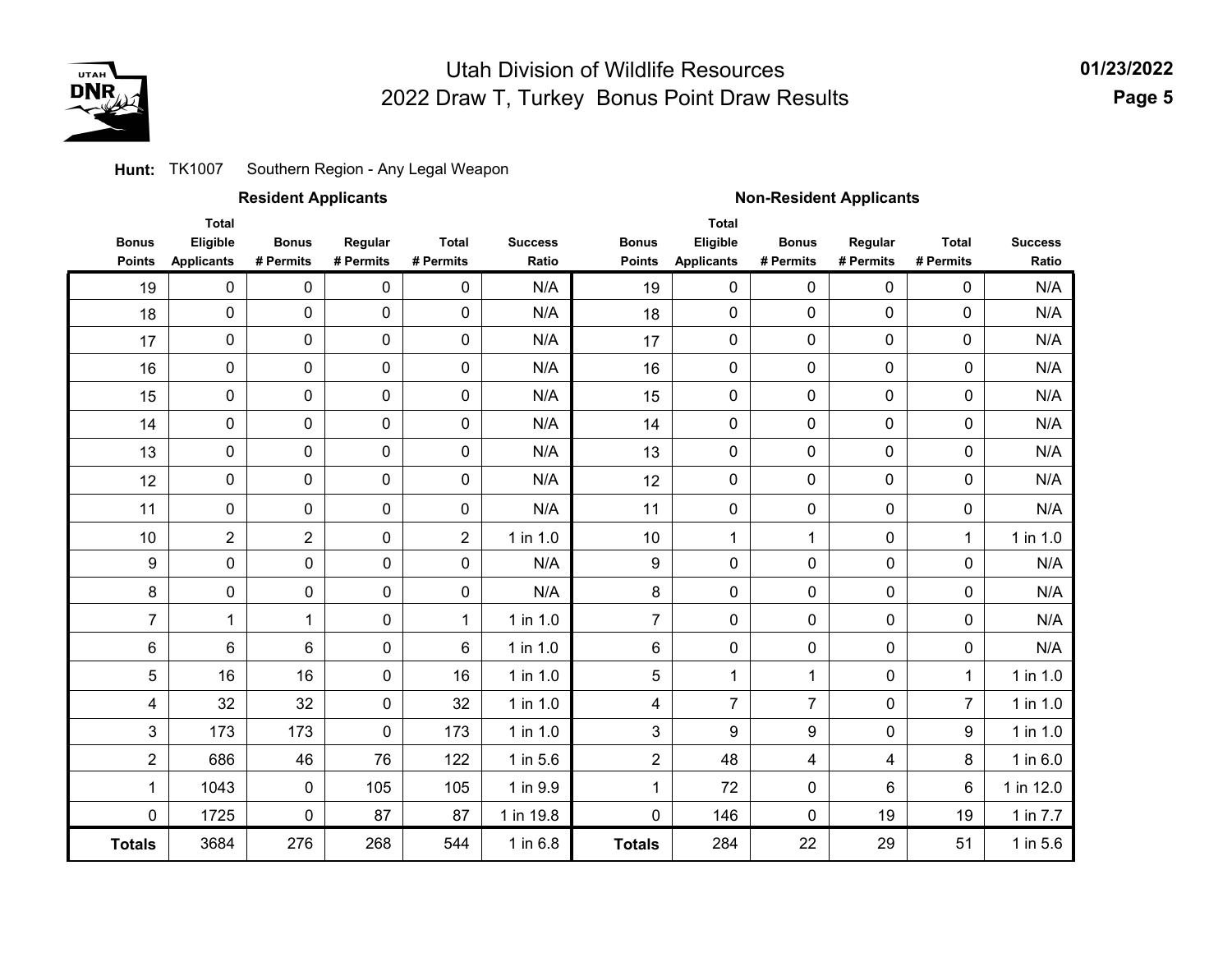

### **Hunt:** TK1018 Pahvant Ensign - Any Legal Weapon

27

0 6 0 5

110

0

**Totals**

|                               |                                               | <b>Resident Applicants</b> |                      |                           |                         | <b>Non-Resident Applicants</b> |                                               |                           |                      |                           |                         |  |
|-------------------------------|-----------------------------------------------|----------------------------|----------------------|---------------------------|-------------------------|--------------------------------|-----------------------------------------------|---------------------------|----------------------|---------------------------|-------------------------|--|
| <b>Bonus</b><br><b>Points</b> | <b>Total</b><br>Eligible<br><b>Applicants</b> | <b>Bonus</b><br># Permits  | Regular<br># Permits | <b>Total</b><br># Permits | <b>Success</b><br>Ratio | <b>Bonus</b><br><b>Points</b>  | <b>Total</b><br>Eligible<br><b>Applicants</b> | <b>Bonus</b><br># Permits | Regular<br># Permits | <b>Total</b><br># Permits | <b>Success</b><br>Ratio |  |
| 19                            | 0                                             | 0                          | 0                    | 0                         | N/A                     | 19                             | $\mathbf 0$                                   | 0                         | 0                    | 0                         | N/A                     |  |
| 18                            | 0                                             | 0                          | 0                    | $\mathbf 0$               | N/A                     | 18                             | $\mathbf 0$                                   | $\mathbf 0$               | 0                    | 0                         | N/A                     |  |
| 17                            | 0                                             | $\mathbf 0$                | 0                    | $\mathbf 0$               | N/A                     | 17                             | 0                                             | $\mathbf 0$               | 0                    | $\mathbf 0$               | N/A                     |  |
| 16                            | 0                                             | 0                          | 0                    | $\mathbf 0$               | N/A                     | 16                             | $\mathbf 0$                                   | $\mathbf 0$               | 0                    | $\mathbf 0$               | N/A                     |  |
| 15                            | 0                                             | 0                          | 0                    | $\mathbf 0$               | N/A                     | 15                             | $\mathbf 0$                                   | $\mathbf 0$               | 0                    | $\mathbf 0$               | N/A                     |  |
| 14                            | 0                                             | 0                          | 0                    | $\mathbf 0$               | N/A                     | 14                             | 0                                             | $\mathbf 0$               | 0                    | $\mathbf 0$               | N/A                     |  |
| 13                            | 0                                             | $\mathbf 0$                | 0                    | $\mathbf 0$               | N/A                     | 13                             | $\mathbf 0$                                   | $\mathbf 0$               | 0                    | $\mathbf 0$               | N/A                     |  |
| 12                            | 0                                             | $\mathbf 0$                | 0                    | $\mathbf 0$               | N/A                     | 12                             | 0                                             | $\mathbf 0$               | 0                    | $\pmb{0}$                 | N/A                     |  |
| 11                            | 0                                             | 0                          | 0                    | 0                         | N/A                     | 11                             | 0                                             | $\mathbf 0$               | 0                    | 0                         | N/A                     |  |
| 10                            | 0                                             | 0                          | 0                    | 0                         | N/A                     | 10                             | 0                                             | $\mathbf 0$               | 0                    | 0                         | N/A                     |  |
| $\boldsymbol{9}$              | 9                                             | 6                          | $\mathbf 0$          | 6                         | $1$ in $1.5$            | 9                              | 0                                             | 0                         | $\mathbf 0$          | $\mathbf 0$               | N/A                     |  |
| 8                             | 4                                             | $\Omega$                   | 0                    | $\mathbf 0$               | N/A                     | 8                              | 0                                             | 0                         | $\mathbf 0$          | $\mathbf 0$               | N/A                     |  |
| $\overline{7}$                | $\overline{2}$                                | 0                          | 0                    | $\mathbf 0$               | N/A                     | $\overline{7}$                 | 0                                             | 0                         | $\mathbf 0$          | $\mathbf 0$               | N/A                     |  |
| 6                             | 5                                             | 0                          | 1                    | 1                         | 1 in 5.0                | 6                              | 0                                             | 0                         | $\mathbf 0$          | $\mathbf 0$               | N/A                     |  |
| 5                             | 10                                            | 0                          | 1                    | 1                         | 1 in 10.0               | 5                              | 0                                             | 0                         | $\mathbf 0$          | $\mathbf 0$               | N/A                     |  |
| 4                             | 6                                             | 0                          | $\mathbf 0$          | $\mathbf 0$               | N/A                     | 4                              | 0                                             | 0                         | $\mathbf 0$          | $\mathbf 0$               | N/A                     |  |
| 3                             | 12                                            | 0                          | $\overline{2}$       | $\overline{2}$            | 1 in 6.0                | 3                              | 0                                             | 0                         | $\mathbf 0$          | $\mathbf 0$               | N/A                     |  |
| $\overline{2}$                | 14                                            | 0                          | 1                    | $\mathbf{1}$              | 1 in 14.0               | $\overline{2}$                 | 0                                             | 0                         | $\mathbf 0$          | 0                         | N/A                     |  |
| 1                             | 21                                            | 0                          | 0                    | $\mathbf 0$               | N/A                     | 1                              | 0                                             | 0                         | $\mathbf 0$          | $\pmb{0}$                 | N/A                     |  |
|                               |                                               |                            |                      |                           |                         |                                |                                               |                           |                      |                           |                         |  |

N/A

4 1 in 10.0

0 11

4

0

**Totals**

0 0 0 0 0 0

N/A N/A N/A N/A N/A N/A N/A N/A N/A